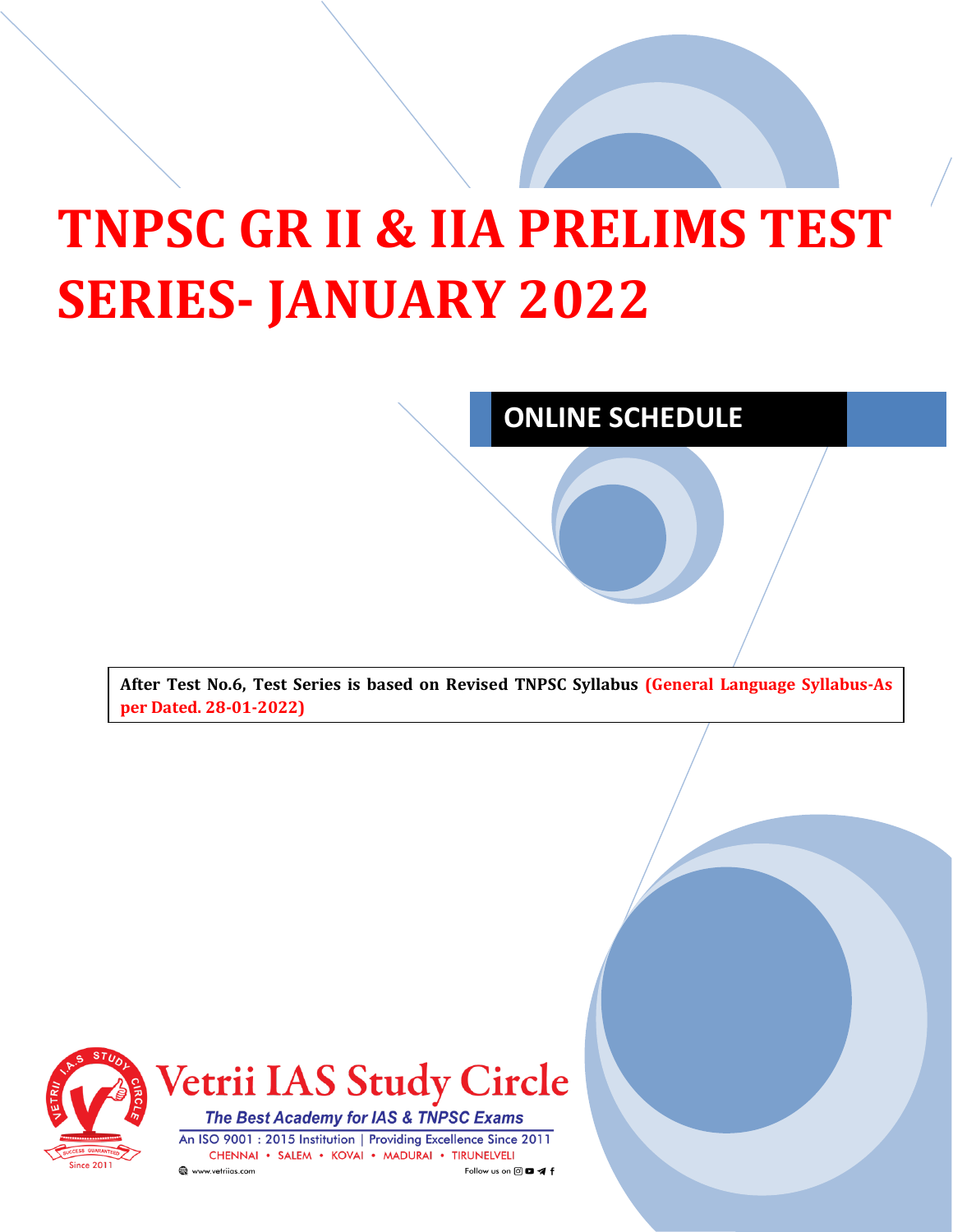| <b>DATE</b>                                | T.NO.                    |                                                                                   | <b>SYLLABUS</b>                                                                                                                                                                      | <b>SOURCE</b>                                                              |
|--------------------------------------------|--------------------------|-----------------------------------------------------------------------------------|--------------------------------------------------------------------------------------------------------------------------------------------------------------------------------------|----------------------------------------------------------------------------|
| 09-01-22<br><b>Sunday</b>                  | 1<br>(100Q)              | General Studies :                                                                 | 6 <sup>th</sup> -10 <sup>th</sup> STD: History                                                                                                                                       | <b>Vetrii's Materials</b><br>SamacheerKalvi Books                          |
| 20-01-22/22-01-22<br>Thursday/Saturday     | $\overline{2}$<br>(200Q) | General Studies :<br>Aptitude<br><b>Current Affairs</b>                           | <b>History</b><br>Simplification<br><b>May 2021</b>                                                                                                                                  | <b>Vetrii's Materials</b><br>SamacheerKalvi Books<br>www.tnpscgatewayy.com |
| 23-01-22<br><b>Sunday</b>                  | 3<br>(100Q)              | <b>General Studies</b> :                                                          | 6 <sup>th</sup> -10 <sup>th</sup> STD: Polity (Civics)                                                                                                                               | <b>Vetrii's Materials</b><br>SamacheerKalvi Books                          |
| 27-01-22/29-01-22<br>Thursday/Saturday     | 4<br>(200Q)              | General Studies :<br>Aptitude<br>Language<br><b>Current Affairs</b>               | <b>Polity</b><br><b>Number Series</b><br>6th Std (Tamil / English)<br><b>June 2021</b>                                                                                               | <b>Vetrii's Materials</b><br>SamacheerKalvi Books<br>www.tnpscgatewayy.com |
| 30-01-2022<br><b>Sunday</b>                | 5<br>(200Q)              | <b>Revision Test 1 (Portion: Test 1 to 4)</b>                                     |                                                                                                                                                                                      | <b>Vetrii's Materials</b><br>SamacheerKalvi Books                          |
| 03-02-22/05-02-22<br>Thursday/Saturday     | 6<br>(100Q)              | General Studies :                                                                 | 6 <sup>th</sup> -12 <sup>th</sup> STD: Economy                                                                                                                                       | <b>Vetrii's Materials</b><br>SamacheerKalvi Books                          |
| 24-02-22 / 26-02-22<br>Thursday / Saturday | $\overline{7}$<br>(200Q) | <b>General Studies</b> :<br><b>Aptitude</b><br>Language<br><b>Current Affairs</b> | <b>Economy</b><br><b>LCM &amp; HCF</b><br>6 <sup>th</sup> Std (Tamil / English)<br><b>July 2021</b>                                                                                  | <b>Vetrii's Materials</b><br>SamacheerKalvi Books<br>www.tnpscgtewayy.com  |
| 27-02-22<br>Sunday                         | 8<br>(100Q)              | General Studies :                                                                 | 6 <sup>th</sup> -12 <sup>th</sup> STD: Geography                                                                                                                                     | <b>Vetrii's Materials</b><br>SamacheerKalvi Books                          |
| 03-03-22 / 05-03-22<br>Thursday / Saturday | 9<br>(200Q)              | General Studies:<br><b>Aptitude</b><br>Language<br><b>Current Affairs</b>         | Geography<br><b>Ratio &amp; Proportion</b><br>7 <sup>th</sup> Std (Tamil / English)<br>$\ddot{\cdot}$<br>August 2021                                                                 | <b>Vetrii's Materials</b><br>SamacheerKalvi Books<br>www.tnpscgatewayy.com |
| 06-03-22<br>Sunday                         | 10<br>(200Q)             | Revision Test 2 (Portion: Test 6 to 9)                                            |                                                                                                                                                                                      | <b>Vetrii's Materials</b><br>SamacheerKalvi Books                          |
| 10-03-22 / 12-03-22<br>Thursday / Saturday | 11<br>(100Q)             | <b>General Studies</b>                                                            | 6 <sup>th</sup> -12 <sup>th</sup> STD: Unit -8 (History, Culture, Heritage & Socio<br>- Political Movements in Tamil Nadu)                                                           | <b>Vetrii's Materials</b><br>SamacheerKalvi Books                          |
| 13-03-22<br><b>Sunday</b>                  | 12<br>(200Q)             | General Studies :<br>Aptitude<br>Language<br><b>Current Affairs</b>               | Unit -8 (History, Culture, Heritage & Socio - Political<br><b>Movements in Tamil Nadu)</b><br>$\ddot{\cdot}$<br>Percentage<br>8 <sup>th</sup> Std (Tamil / English)<br>September2021 | <b>Vetrii's Materials</b><br>SamacheerKalvi Books<br>www.tnpscgatewayy.com |
| 17-03-22 / 19-03-22<br>Thursday / Saturday | 13<br>(100Q)             | General Studies :                                                                 | 6 <sup>th</sup> -12 <sup>th</sup> STD: Unit-9 (Development Administration)                                                                                                           | <b>Vetrii's Materials</b><br>SamacheerKalvi Books                          |
| 20-03-22<br>Sunday                         | 14<br>(200Q)             | General Studies :<br>Aptitude<br>Language<br><b>Current Affairs</b>               | Unit - 9 (Development Administration)<br><b>Profit &amp; Loss</b><br>9th Std (Tamil / English)<br>October 2021                                                                       | <b>Vetrii's Materials</b><br>SamacheerKalvi Books<br>www.tnpscgatewayy.com |
| 24-03-22 / 26-03-22<br>Thursday / Saturday | 15<br>(200Q)             | Revision Test 3 (Portion: Test 11 to 14)                                          |                                                                                                                                                                                      | <b>Vetrii's Materials</b><br>SamacheerKalvi Books                          |
| 27-03-22<br>Sunday                         | 16<br>(200Q)             | General Studies :<br>Aptitude<br>Language<br><b>Current Affairs</b>               | 6 <sup>th</sup> -10 <sup>th</sup> STD: Biology(Important Topic)<br><b>Simple&amp; Compound Interest</b><br>10th Std (Tamil / English)<br>November 2021                               | <b>Vetrii's Materials</b><br>SamacheerKalvi Books<br>www.tnpscgatewayy.com |